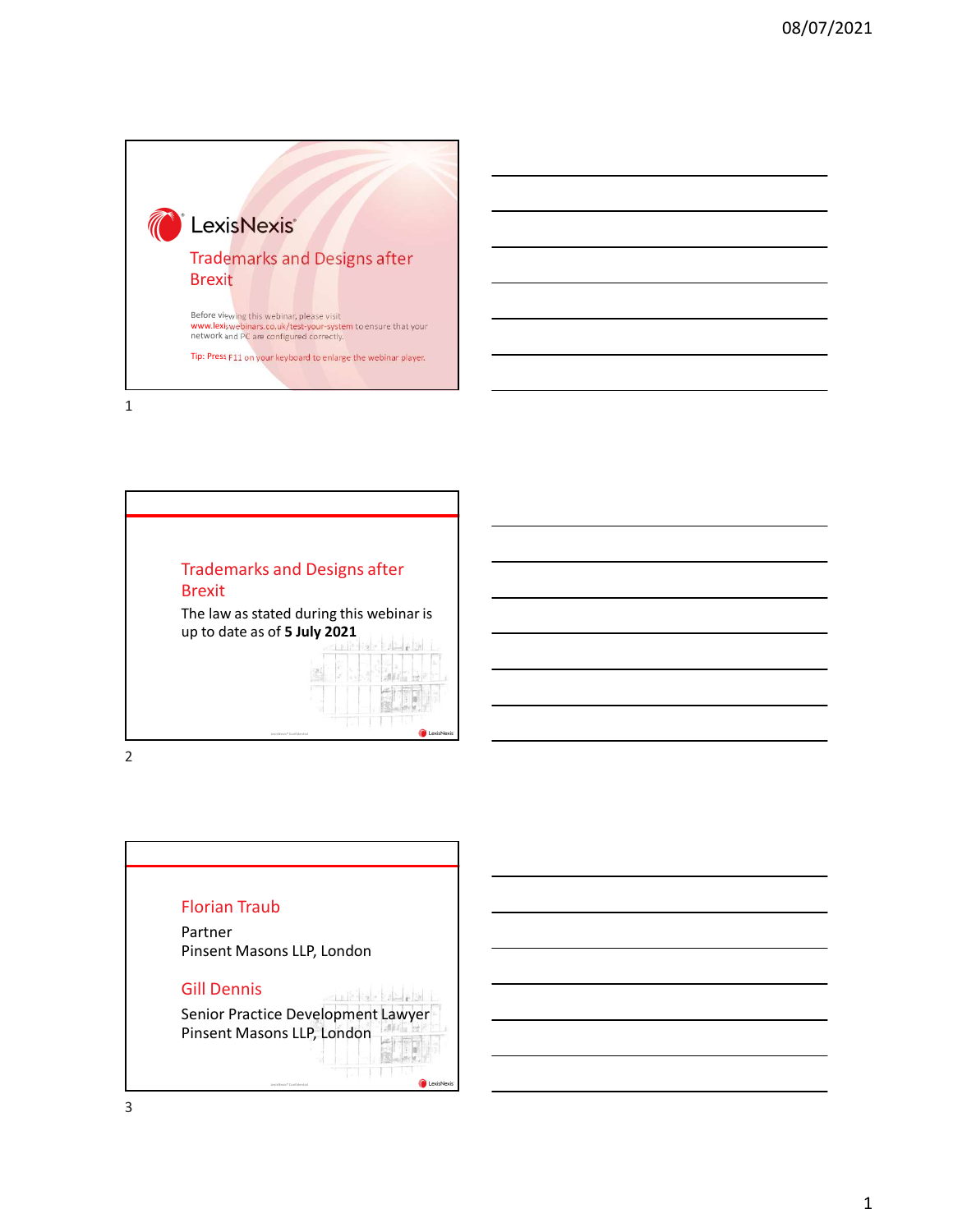# Agenda

- **What trademark and design protection in the EU and UK looked like before**<br>• Brexit, and what it looks like now<br>• Has the scope of trademark and design protection changed after Brexit?<br>• What are the ongoing practical • What trademark and design protection in the EU and UK looked like before Brexit, and what it looks like now Agenda<br>• What trademark and design protection in the EU and UK looked like before<br>• Has the scope of trademark and design protection changed after Brexit?<br>• What are the ongoing practical implications for rights holders?<br>• Agenda<br>• What trademark and design protection in the EU and UK looked like before<br>beat, snow what it looks like now<br>• Has the scope of trademark and design protection changed after Brexit?<br>• What's on the horizon?<br>• What's
- 

LexisNexis® Confidential 4

LexisNexis® Confidential 6

- 
- 

4

LexisNexis® Confidential <sup>5</sup> Before and after…. Trademarks and Designs Fractermarks and Designs<br>
Before and after....<br>
• European across all 28 EU Member States<br>
\* EUMs provided unitary protection across all 28 EU Member States<br>
\* EUMs provided unitary protection across all 28 EU Member Stat Trademarks and Designs<br>
Before and after ....<br>
Trademarks before and after Brexit<br>
Here<br>
Here<br>
Let this provided unitary protection around if EU EU Member States<br>
Let this provided unitary protection around all EU EU Membe **Final emmarks and Designs<br>
Before and after....**<br> **•**<br> **••**<br> **••**<br> **••**<br> **••**<br> **••**<br> **••** Althouse booked unltary protection aross all 28 EU Member States<br>
•• Althouse booked under and internal trademark can be designate

 $5<sub>5</sub>$ 

## Trademarks before and after Brexit

## **Before Before**

- 
- 
- Finance international registrational registrational redefinant can be designated under an international registration under the Madrid Protocol
- 

- National trademarks (including UK marks) and international registrations designating the UK unaffected
- -
	- ceased to have effect in the UK as of 1 January 2021
- Trademarks and Designs<br>
Before and after ....<br> **Excelsion**<br> **Excelsion Constant of Excelsion and the Section and international registration**<br> **After the Constant Constant Constant Constant Constant Constant Constant Const** • Trademarks before and after ....<br>• Existing European and after Service ...<br>• Existing EU trademarks before and after Breati<br>
• Alternational registration and the Market State were available<br>• Alternations of the EU cover • were automatically cloned at no cost and with no re-examination to provide a corresponding UK right provided registered/granted on 31 December 2020 (a "comparable trademark")
	- filing and priority dates for the newly created UK rights are the same as the corresponding EU marks. Terms will be the same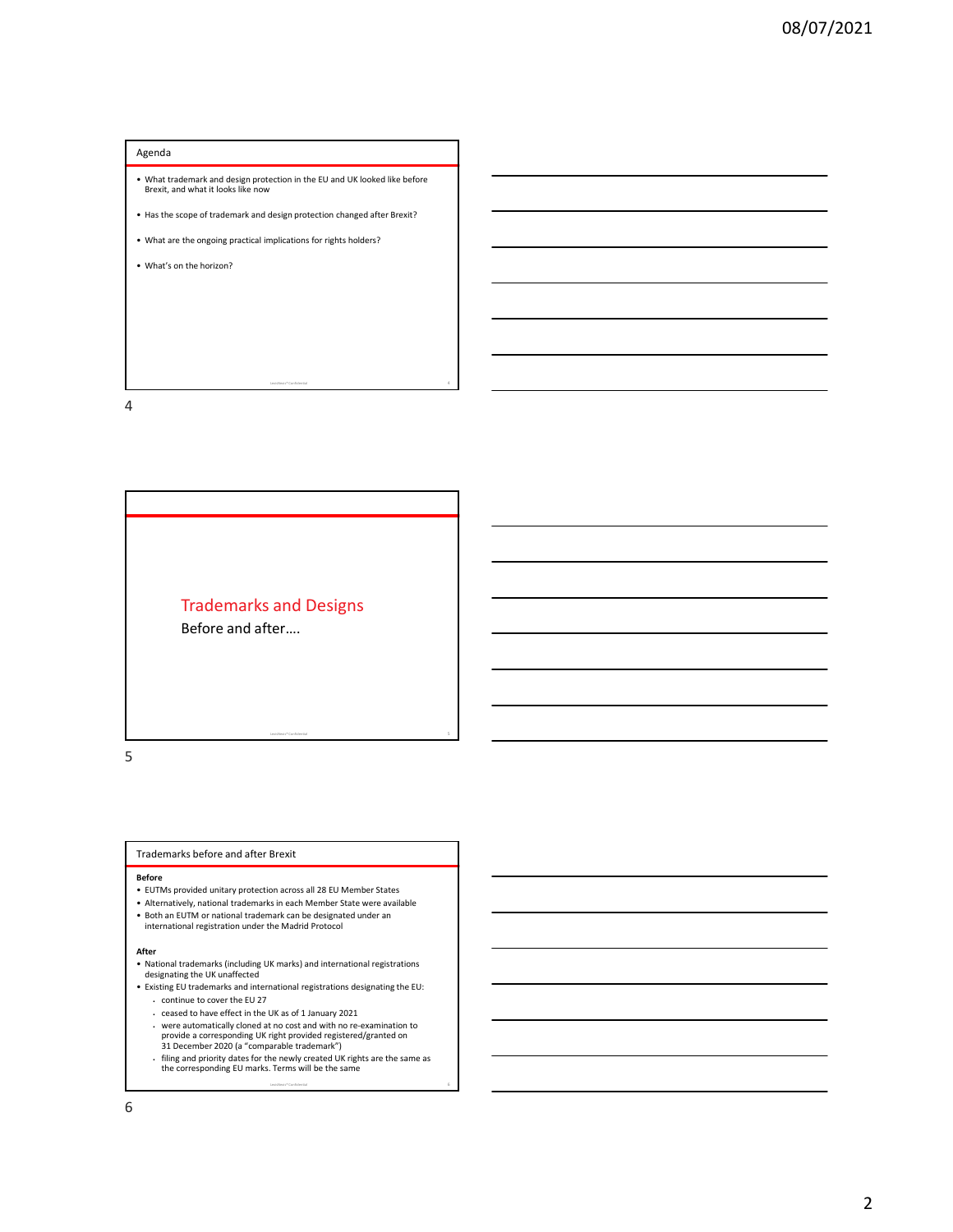# Designs before and after Brexit

### **Before Before**

- -
- 
- 
- 
- 
- **Before**<br>• EU derived rights, covering all 28 EU Member States (including the UK):<br>• Registered Community Design (RCD)<br>• UK rights, covering the UK only:<br>• UK Registered Design (UK RD)<br>• UK Registered Design (UK RD)<br>• Coyr exigns before and after Brexit<br>
• Eu derived rights, covering all 28 EU Member States (including the UK):<br>
• Registered Community Design (UCD)<br>
• UK Registered Design (UK RD)<br>
• UK Registered Design (UK RD)<br>
• UK Register **Designs before and after Brexit**<br>• EU derived rights, covering all 28 EU Member States (including the UK):<br>• International designation of UK, EU or other member states of the UK,<br>• UK, Equity and County the UK only;<br>• UK, • International design designated to UK, EU or other member states of the Hague Agreement

LexisNexis® Confidential 7

LexisNexis® Confidential 8

# 7

# Designs before and after Brexit

- 
- Designs before and after Breati<br>
education (gives, covering the 28 U. Monehart States (including the UK;<br>
 Like Suggestered Community, Design (ICC)<br>
 U. K. inglessed rights continue to course.<br>
 U. K. inglessed rights c **Refore<br>• El deriver delity, covering all 28 EU Member States (including the UK):**<br>• The UK registered Community Design (IXCD)<br>• UK in Registered Design (UK RS)<br>• UK element of design (UK RS)<br>• UK element of design designs period and automatically cloned into a corresponding UK right provided registered/granted/published on 31 December 2020 • UK derived rights covering the UK only<br>• UK dependent Design (UK is Co)<br>• UK dependent Design (UK is Co<br>• Coopyright prodecling designs in some limited instances<br>• International design designs ated UK, EU or other member
	- $\cdot$  RCD  $\rightarrow$  a 're-registered design'
- UCD  $\rightarrow$  a 'continuing unregistered design' (CUD)<br>• UK derived rights, covering the UK only
	-
	- UK Registered Design (UK RD)
	- UK Unregistered Design (UK UDR)
	- Copyright (limited)
	- Supplementary Unregistered Design (SUD)

8 and 2010 and 2010 and 2010 and 2010 and 2010 and 2010 and 2010 and 2010 and 2010 and 2010 and 2010 and 2010

LexisNexis® Confidential <sup>9</sup> What are the practical implications for rights holders?

9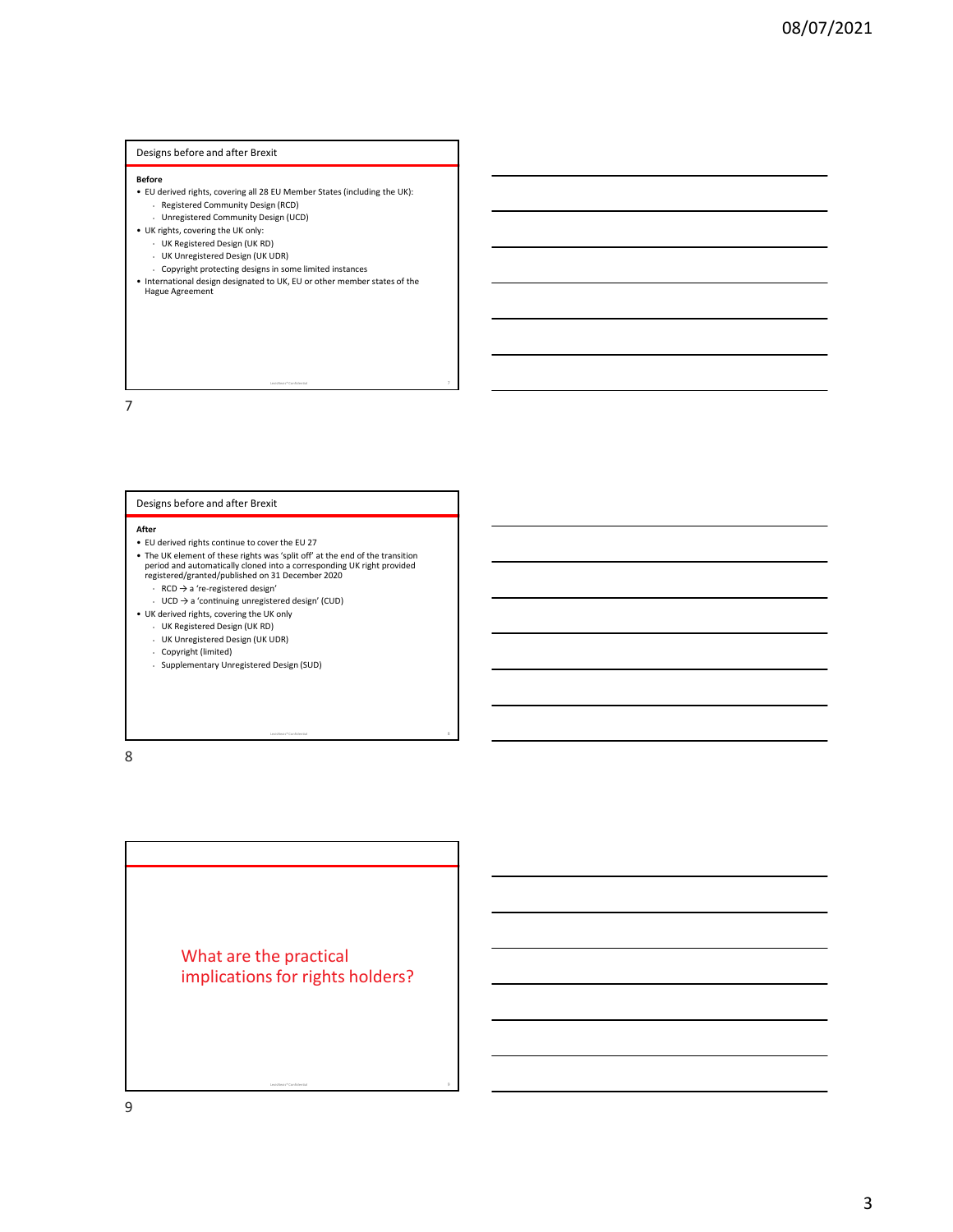## Trademarks and designs before and after Brexit

- Generally yes, although the process has not been entirely issue free
- -
	- must be re-filed
	- deadline is 30 September 2021 to claim priority of the EU counterpart
- Frademarks and designs before and after Brexit<br>• Have registered rights transitioned over smoothly?<br>• Generally yes, although the process has not been entirely issue free<br>• EUTM and RCD applications pending on 31 December **Trademarks and designs before and after Brexit<br>• Have registered rights transitioned over smoothly?**<br>• Generally yes, although the process has not been entirely issue free<br>• EUTM and RCD applications pending on 31 Decemb Frademarks and designs before and after Brexit<br>• Have registered rights transitioned over smoothly?<br>• Generally yes, although the process has not been entirely issue free<br>• EUTM and RCD applications pending on 31 December demarks and designs before and after Brexit<br>veregistered rights transitioned over smoothly?<br>
Generally yes, although the process has not been entirely issue free<br>two change in the scope of protection, except the needed of<br> for duplicate filings in the EU and UK. However, a new Unregistered Community Design and the Supplementary Unregistered Design will be mutually exclusive demarks and designs before and after Brexit<br>veregistered rights transitioned over smoothly?<br>
Cenerally yes, although the process has not been entirely issue free<br>
were not automated by each gap and the centere 2020.<br>
The s Trademarks and designs before and after Brexit<br>
• Have registered rights transitioned over smoothly?<br>
• Generally ves, although the process has not been entrely issue free<br>
• EUTM and KD applications periodic chain priorit

LexisNexis® Confidential 10

LexisNexis® Confidential 11

LexisNexis® Confidential 12

10

## Ongoing practical implications for rights holders

- FUTMs, international registrations and UK national marks need to be renewed every ten years
- comparable trademarks (cloned rights in the UK) must be renewed separately
- Renewal dates:
- EUTM and comparable trademark (EU): the same
- International registration and comparable trademark (IR): can be different in case of a subsequent designation of the EU!
- where the renewal date for the EUTM is after 1 January 2021, early payment of the renewal fee to the EUIPO will have no effect in respect of **comparation in the comparation of the**<br>the comparable UK trademark. A separate renewal fee will still have to be **comparation in the comparation of** paid to the UKIPO Ongoing practical implications for rights holders • Transmission resistances • Transmission resistances • Transmission resistances • Transmission resistances • Transmission resistance in the more of a trademarks (Olevel af
- Registered Designs:
	- As for trademarks

11

- - the mark vulnerable to challenge
	- because EUTMs have been 'split' into their separate EU27 and UK elements, there are rules around how use is calculated
	- end the EU within the five years prior to 1 January 2021, which would<br>have supported an EU trademark registration, will be sufficient for the corresponding UK application (and vice versa) for now<br>corresponding UK applicati
	- the same approach is taken for assessing the reputation of a mark • going forward, use and reputation will be treated separately, and any reputation in the EU will fade in the UK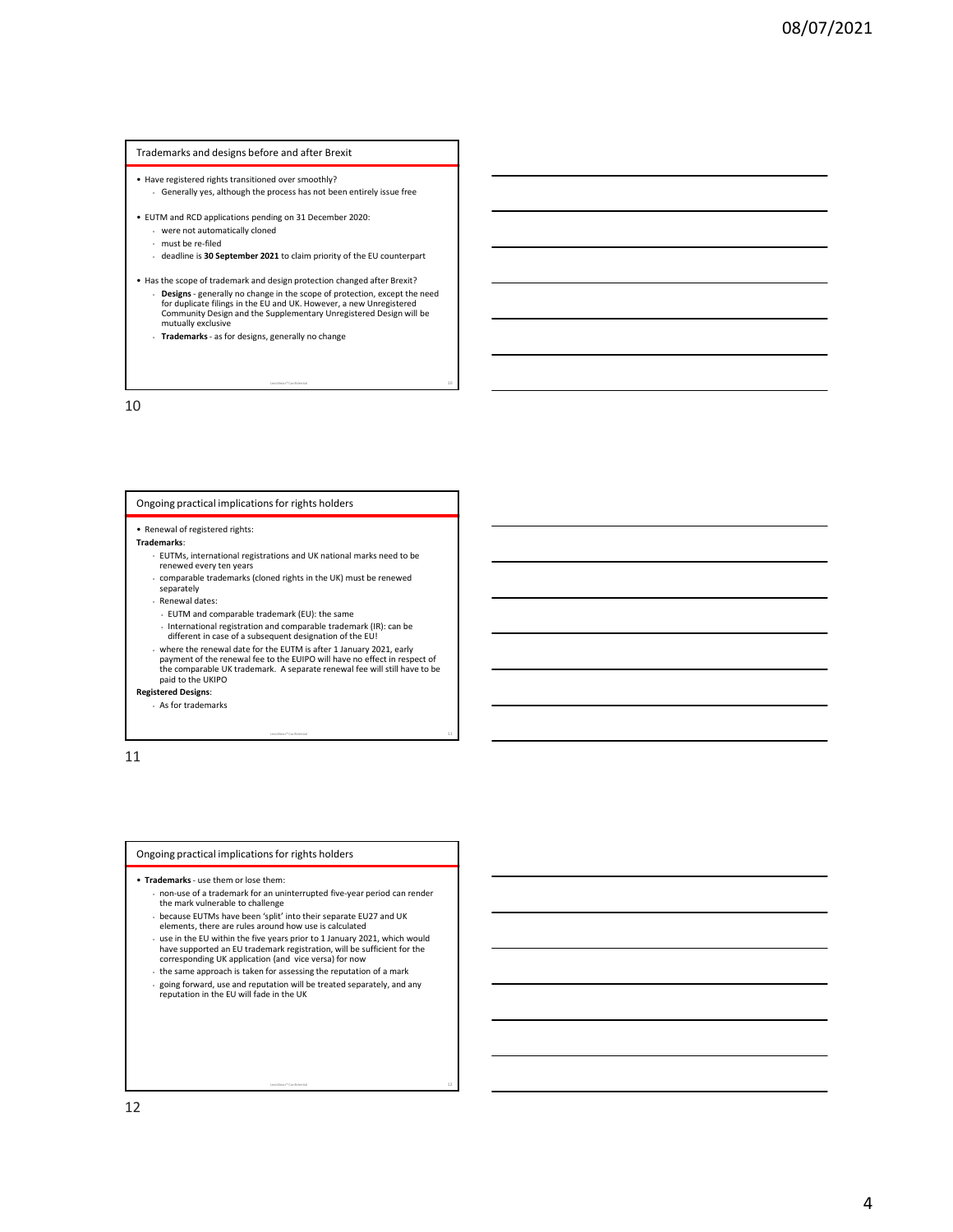# Ongoing practical implications for rights holders

- 
- -
- **CONDUMBED ACCOMOUT ACCOMOUT CONDUCTS**<br>
 Applying for international registrations:<br> **Trademarks:**<br>
 Process is still the same<br>
 Herewelv, UK applicants can no longer use an EUTM as base mark for the<br>
the FU<br>
internation • However, UK applicants can no longer use an EUTM as base mark for the international registration, unless they have a permanent establishment in the EU
- 
- Registered designs:<br>Process is still the same
- 
- 
- **CONDITY THE SECT ASSEMATE CONDUCTS AND ASSEMATE ASSEMATE ASSEMATE ASSEMATE ASSEMATE ASSEMATE ASSEMATE ASSEMATE ASSEMATE ASSEMATE ASSEMATE ASSEMATE ASSEMATE ASSEMATE ASSEMATE ASSEMATE ASSEMATE ASSEMATE ASSEMATE ASSEMATE AS** • Deemed to apply to comparable mark and re-registered designs eping practical implications for rights holders<br> **• However, US applications:**<br>
• However, US applicants can no binger use an EUTM as base made for the<br>
• However, recordal weightation, unless the phase a permanent establi

LexisNexis® Confidential 13

LexisNexis® Confidential 14

LexisNexis® Confidential 15

13

# Ongoing practical implications for rights holders

- 
- **Changing practical implications for rights holders**<br>
 Applying for international registrations:<br>
 Process 15 still the same<br>
 However, UK agglications can no longer use an EUTM as base mark for the<br>
 Increasing intern the Channel Islands will be accepted for **new** applications, and new and the channel of the channel of the channel of the channel of the channel of the channel of the channel of the UKIPO **and the contentious** proceedings,
- A UK address for service for comparable trademarks and re-registered designs (or contentious proceedings relating to these) is not required until 1 January 2024
- Appointing UK representatives is, however, advisable
- EU trademarks and RCDs require an address for service in the EEA

14

## Contentious proceedings

- will continue to completion as if the UK was still an EU Member State. The courts will no longer be able to grant pan-EU remedies
- UK and will be treated as if they apply to the comparable UK mark
- Ongoing practical implications for rights holders<br>• Managing your UK portfolio:<br>• Trom 1 January 2021, only an address for service in the UK, Gibraltar or<br>• The Courts and UK on the UK courts and UK IPO ongoing the UK is • Managing your UK coertisting:<br>
the Channel Blanck will be accepted for new applications, and term<br>
the Quickets of serventions in processing, before the UKIPO<br>
requested for serventions in comparable tradematics and re-• Effect of cancellation of corresponding EUTM: if after the transition period an EUTM is declared invalid or revoked in proceedings started before the end of<br>the transition period, the corresponding comparable mark will also be<br>cancelled as of the same date unless the grounds for invalidity or revocati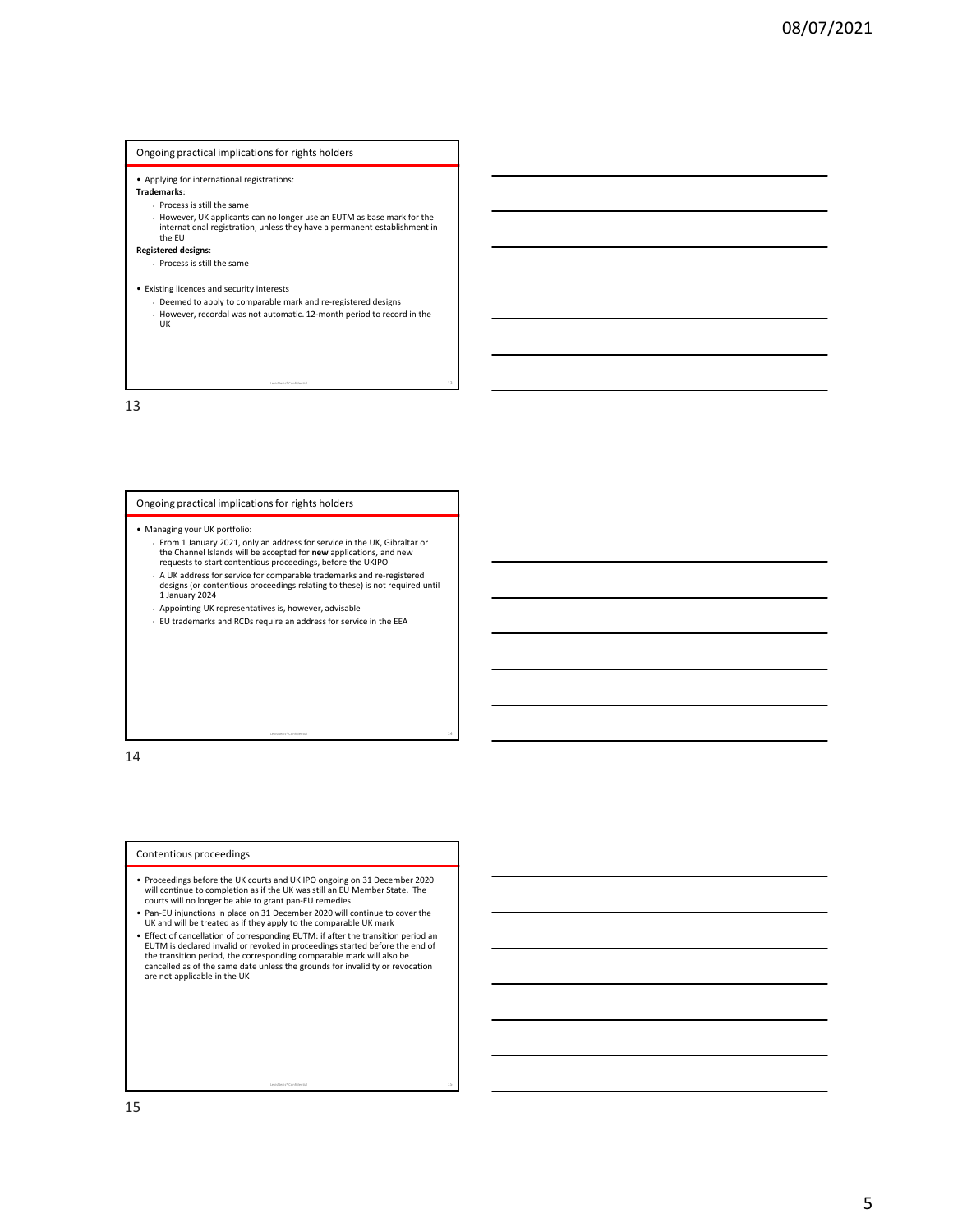# What's on the horizon for<br>trademarks and designs? trademarks and designs?

16

## Horizon-scanning

## Designs:

- the European Commission has launched a consultation on reforming design protection in the EU
- the proposals for reform are focused on modernising, clarifying and strengthening EU design protection rules and making design protection more accessible, affordable and attractive to designers across the EU • the consultation is open until 22 July 2021, and adoption of revised legislation is planned for the second quarter of 2022

LexisNexis® Confidential 17

LexisNexis® Confidential 18

17

## Horizon-scanning

## Trademarks:

- UK consultation on the future parallel trade regime
- post-Brexit asymmetrical position on exhaustion of IP rights
- Frights in goods placed on the EEA market by, or with the consent of,<br>the rights holder are exhausted in the UK but the IP rights in goods placed<br>on the UK market are **not** exhausted in the EEA
- what will the long-term position on parallel trade into the UK be? The current consultation will determine that
- options are the current asymmetrical regime, an international regime or a mixed regime
- the consultation closes on 31 August 2021
- the outcome will be important for rights holders in terms of the extent to which they can control the flow of goods into the UK using their IP rights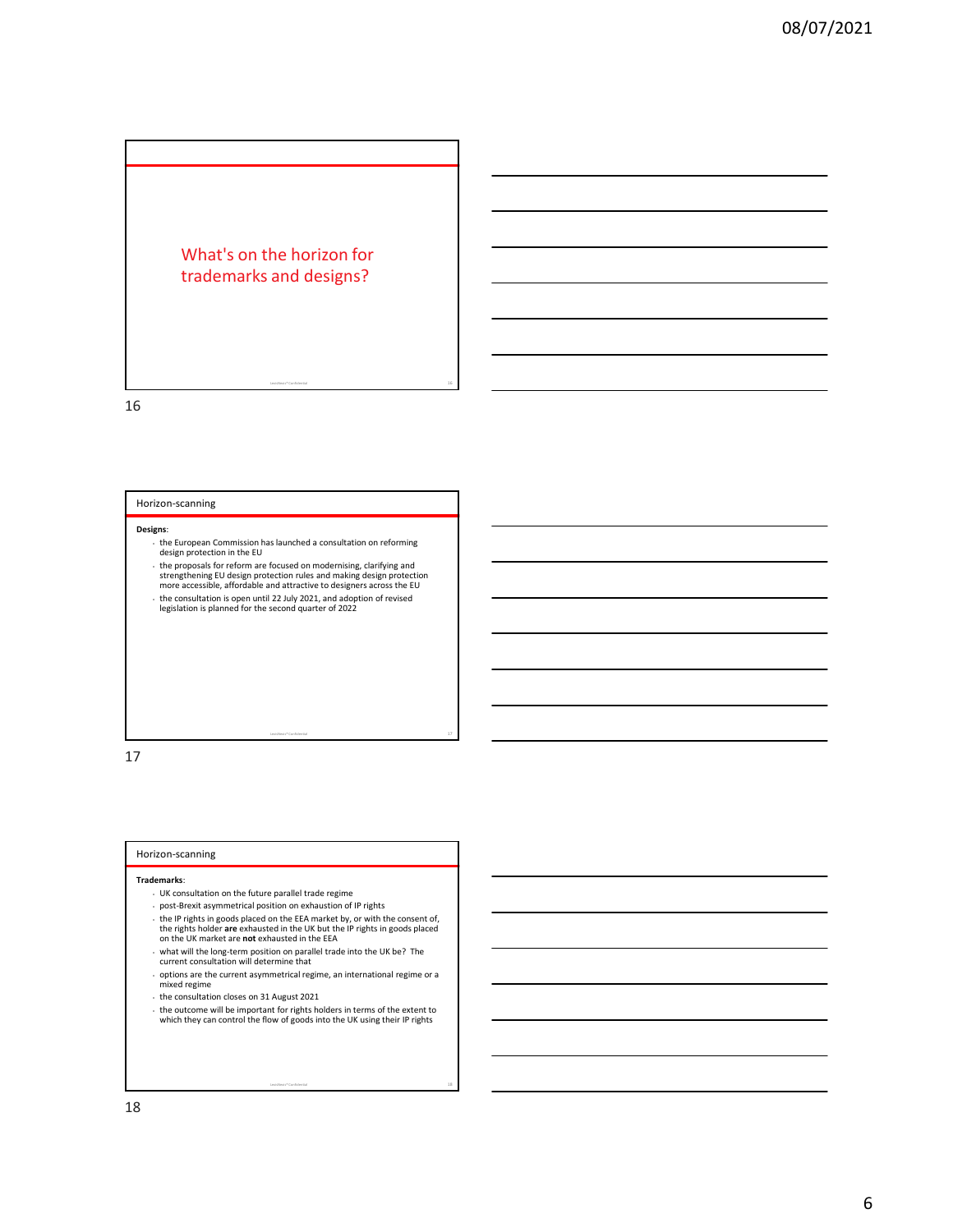



# Intellectual Property webinars in 2021

- 
- 
- 
- 
- 
- 
- 



20

## Thank you and reminders

- competence and legal knowledge) and A4 (Draw on detailed<br>knowledge/understanding) of the SRA's Statement of solicitor competence. You may<br>also use the quiz, which can be accessed via the "Take a quiz" link on the webinar<br>d
- 
- 
- 
- supporting materials for this webinar to log this training activity and how it relates to the continuing competences that the SRA requires from all solicitors.
- 

LexisNexis® Confidential 21 **CONFIDENTIAL CONFIDENTIAL CONFIDENTIAL CONFIDENTIAL CONFIDENTIAL CONFIDENTIAL CONFIDENTIAL**